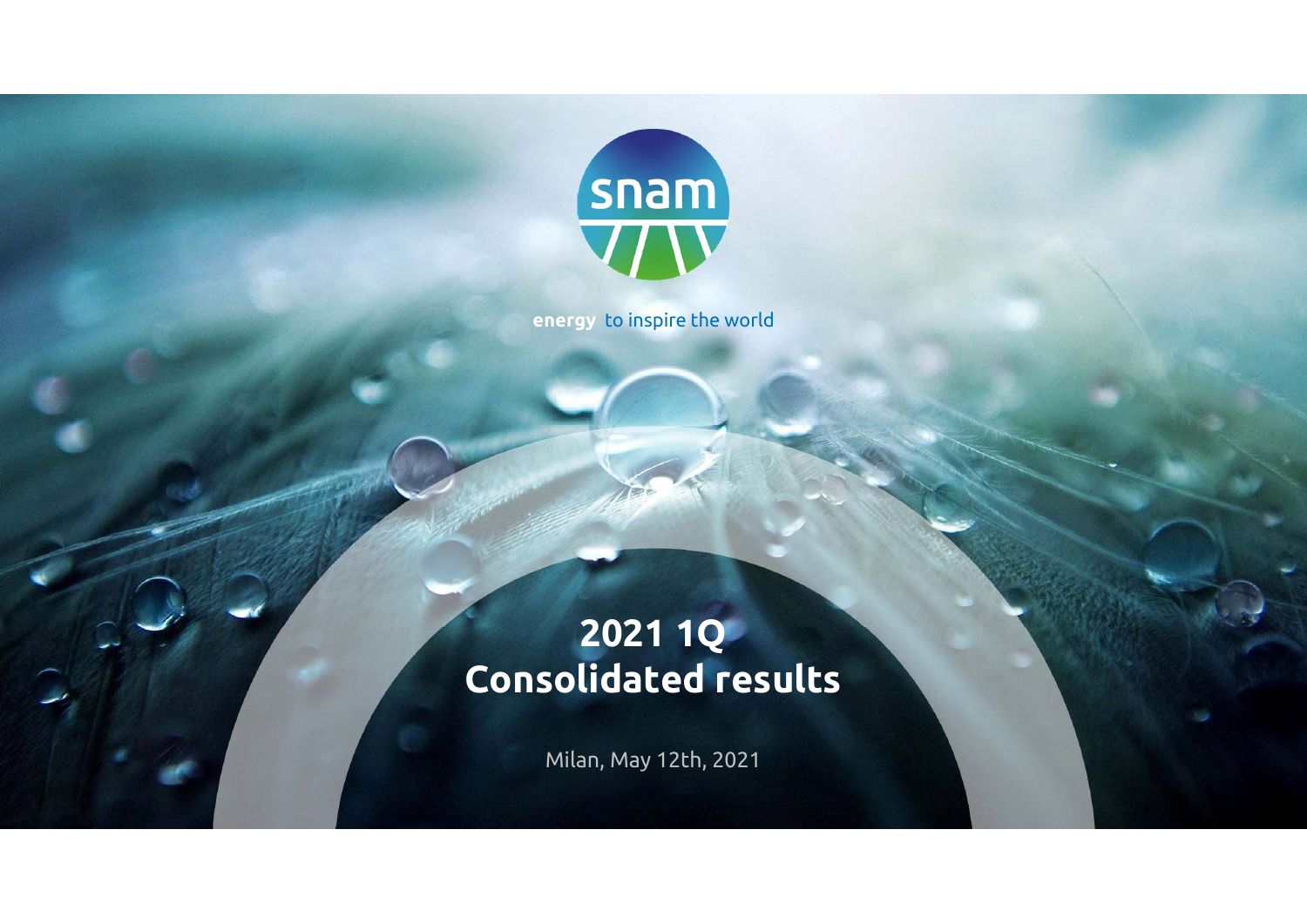# Key Highlights

#### **Continuous improvement in our core business**

- Capex of **€231m** (+5% vs LY)
- Efficiency plan ongoing: **€64m** achieved to date (baseline 2016)
- Revenues from output based incentives in line with 1Q 2020
- Consultation document on metering activity
- Working with RINA to formalize the certification on H2 readiness

#### **Continuous investments in energy transition businesses**

- Continue to build leading hydrogen capabilities
- Good contribution from Energy Efficiency partially offset by slower ramp-up in Biomethane
- Approaching FID on Small scale LNG plant in south of Italy
- Italian Recovery Plan supportive of hydrogen, energy efficiency, sustainable mobility and biomethane

#### **Progress on international activities**

- Desfa: Approved the 2021-2030 Development Plan by RAE (+65% above previous one)
- Terega: 100% of storage capacity fully booked for the thermal year 2021 - 2022
- Release of Snam's pre-completion guarantee on TAP debt

#### **Value creation from optimization of financial structure**

- Financial charges of **€25m** (-29% vs LY), with a cost of debt below 1%
- **€2.4bn** of sustainable bonds including our latest dual tranche transition issuance
- **50%** sustainable financing achieved on total available funding
- Snam awarded as innovator in sustainable finance: winner of the "Bond Award 2021" by Environmental Finance



**energy** to inspire the world

energy to inspire the world



**Continuous focus on ESG with a fully dedicated seminar for investors and ongoing engagement**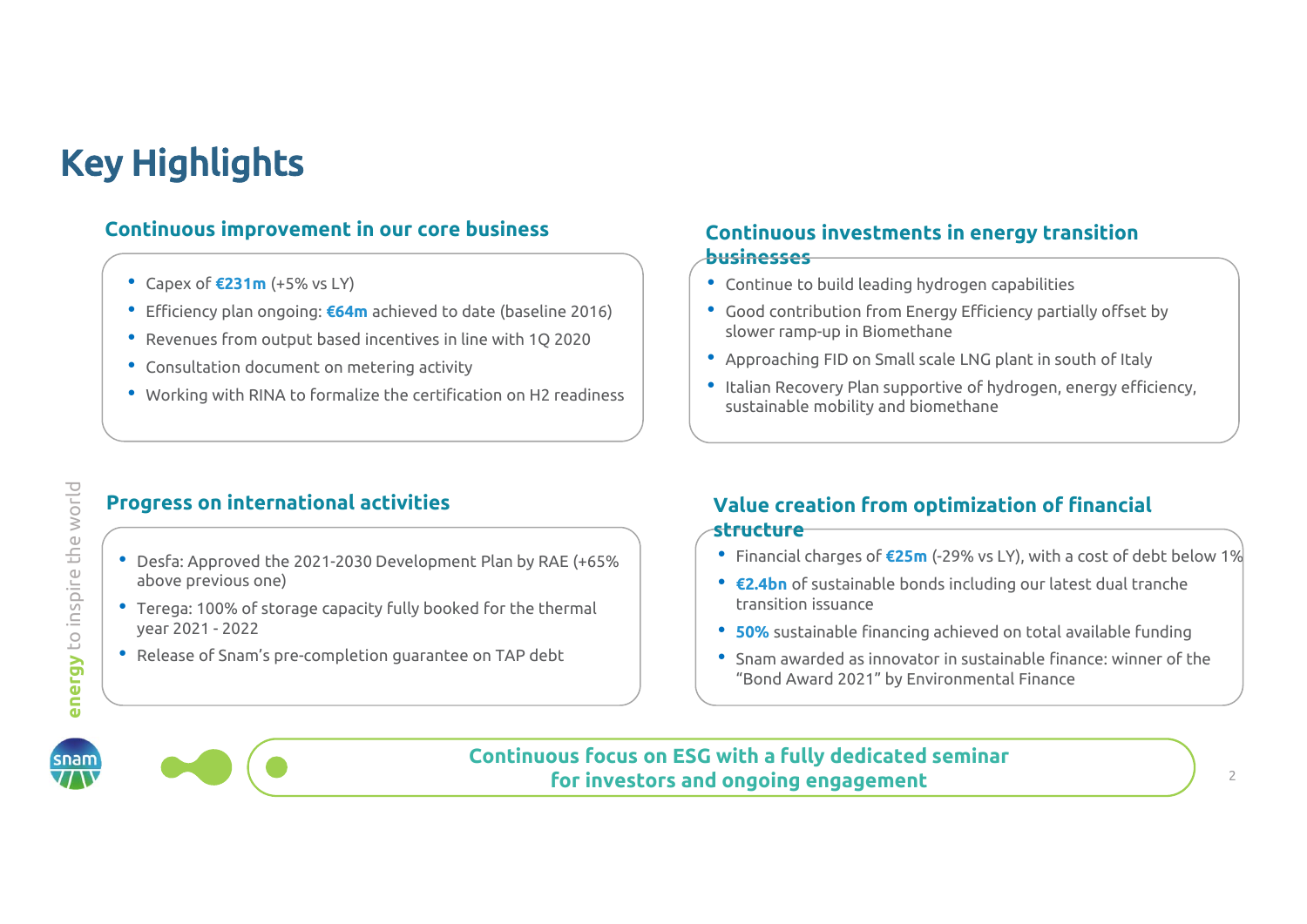# 1Q 2021 financial results

#### **EBITDA**



- Tariff RAB growth
- Lower input based incentives
- Stable output based incentives
- Slower ramp up of new businesses

#### **Financial charges**



- Liability management carried out in 2020
- Treasury management optimization

### **Income from associates**



- Perimeter effect (Adnoc and **8.3%**De Nora)
	- TAP contribution
	- New regulatory period in Austria and lower unitary tariff in Desfa

#### **Net income**



- Lower cost of debt
- Strong contribution from associates
- ACE contribution



2020 pro-forma numbers have been reclassified coherently with the Resolution n. 69/2020/R/gas of the December 2020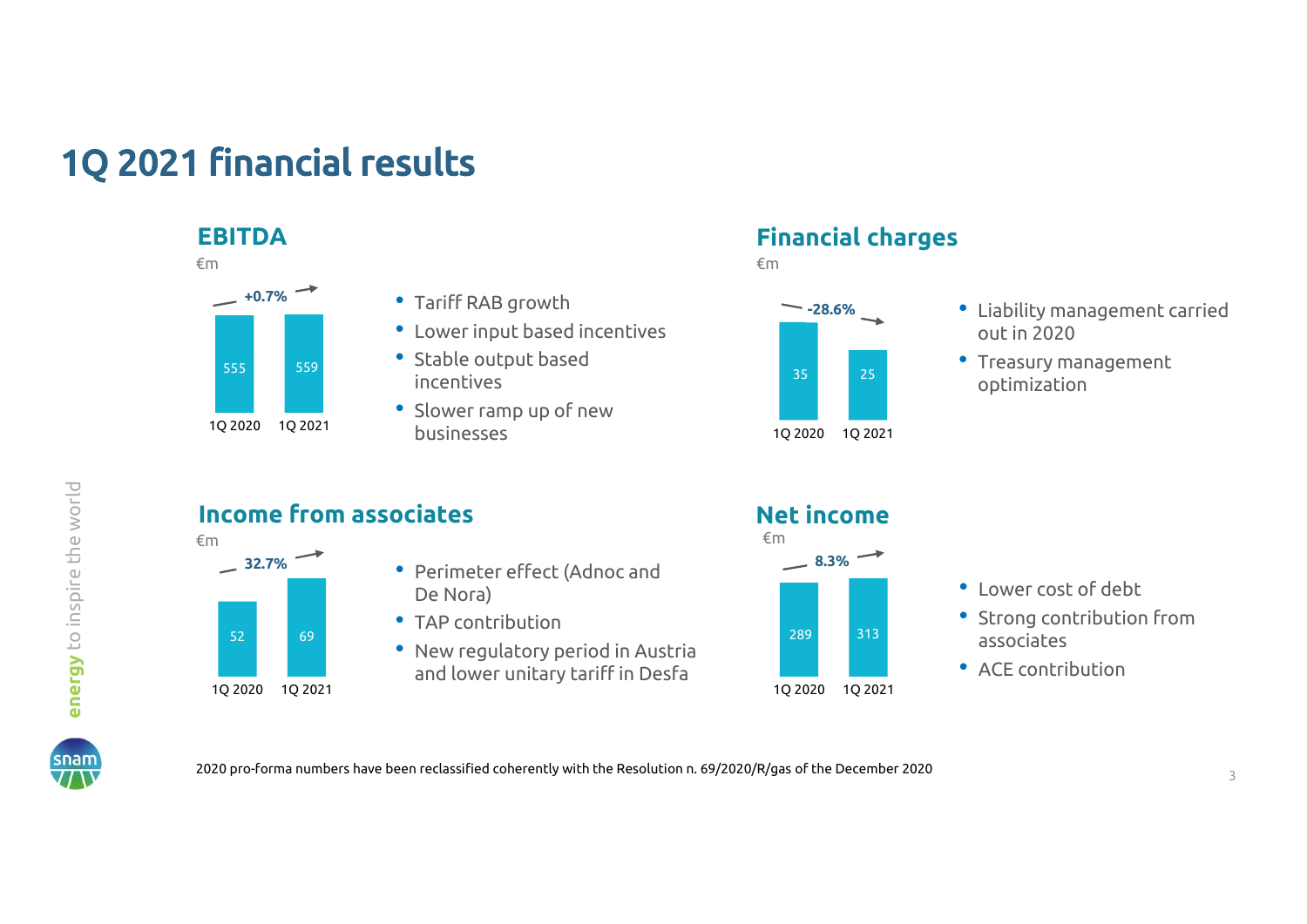# 2021 1Q results: Net profit analysis



2020 pro-forma numbers have been reclassified coherently with the Resolution n. 69/2020/R/gas of the December 2020 \* Ebitda core net of energy costs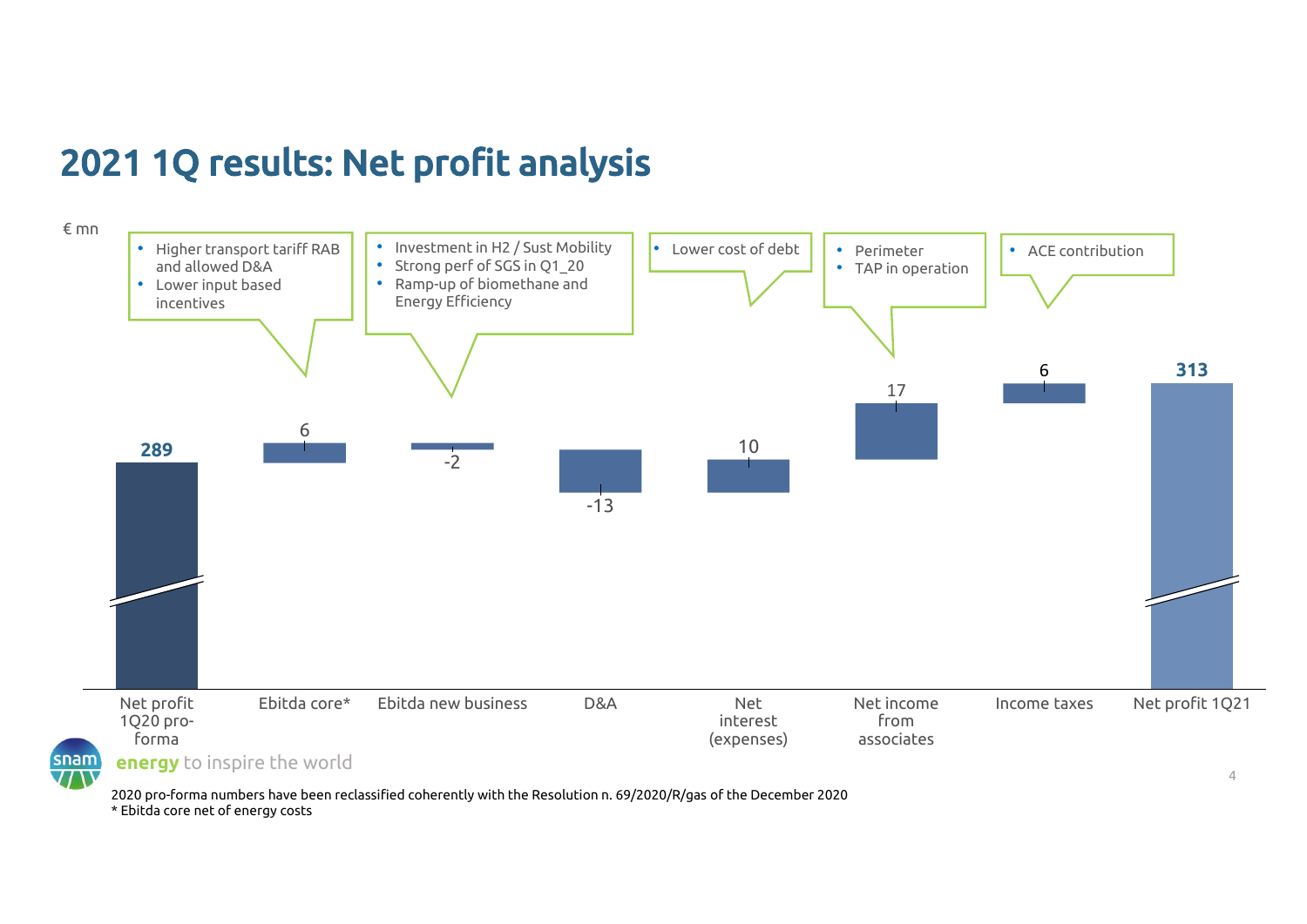# Cash flow



5

snam<br>77 N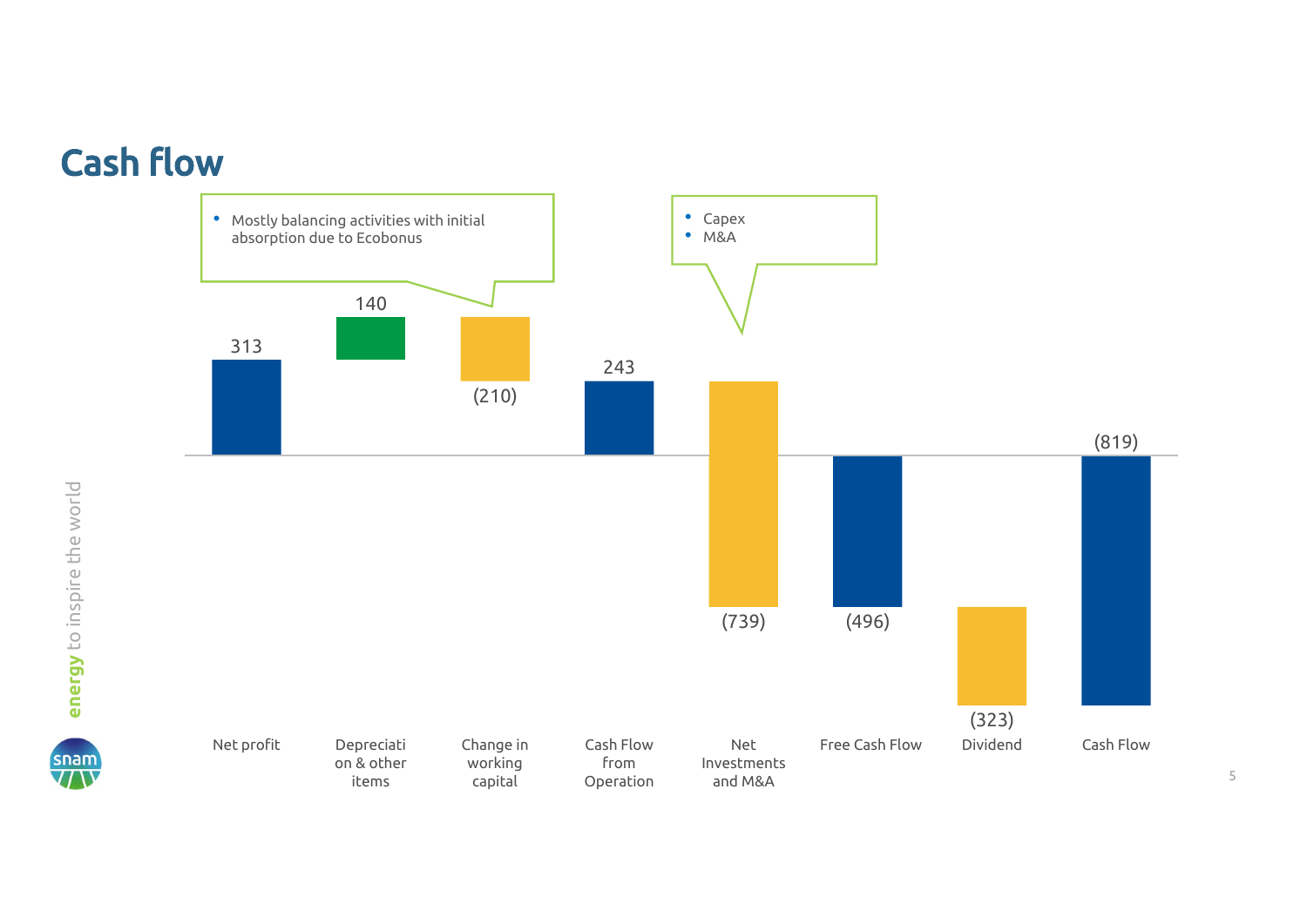# Snam Debt Structure

#### Key Highlights

- **M/L term debt maturity**: ~6Y and maturities well spread over time
- **«Dual – tranche» Transition bond issued** for overall 750m€ in February '21 achieving the lowest negative yield from an Italian corporate in the 4.5-year tranche
- Snam's **Transition Bond Framework** awarded top Environmental Finance Bond Awards in March '21 for Innovation category
- **Treasury management optimization** exploiting supportive market conditions:
	- Full utilization of Euro Commercial Paper Programme. As of today all commercial paper Notes in ESG format
	- Ample access to uncommitted credit lines at negative yield
- Following the amendment of Snam's corporate purpose in bylaws in February '21, **all the withdrawn shares** (0.3% of the share capital) allocated through the exercise of option and preemption rights in April '21

#### Bond maturity Profile as of 31 March 2021 (bn€)





1Excluding uncommitted lines and Commercial Paper.

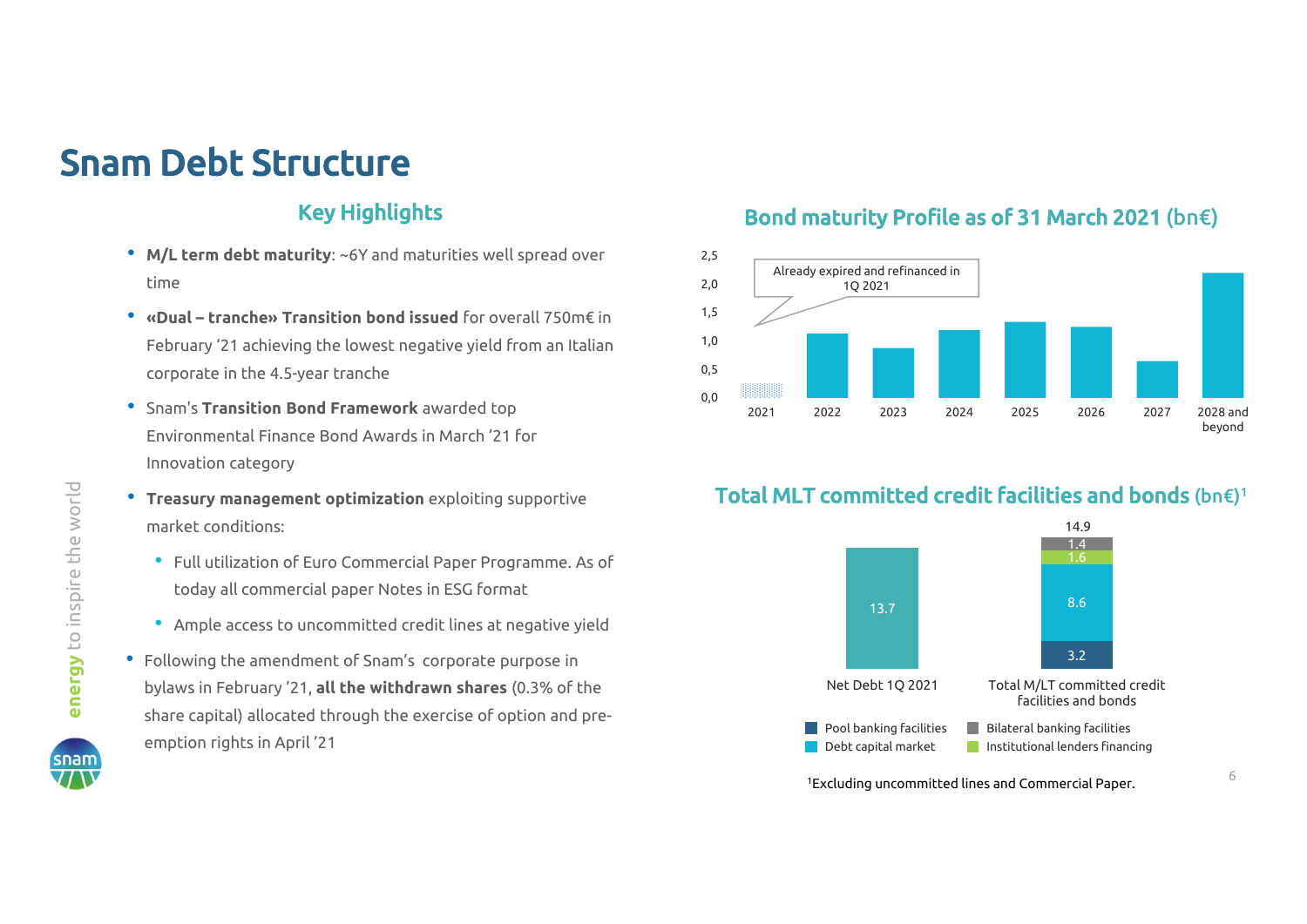

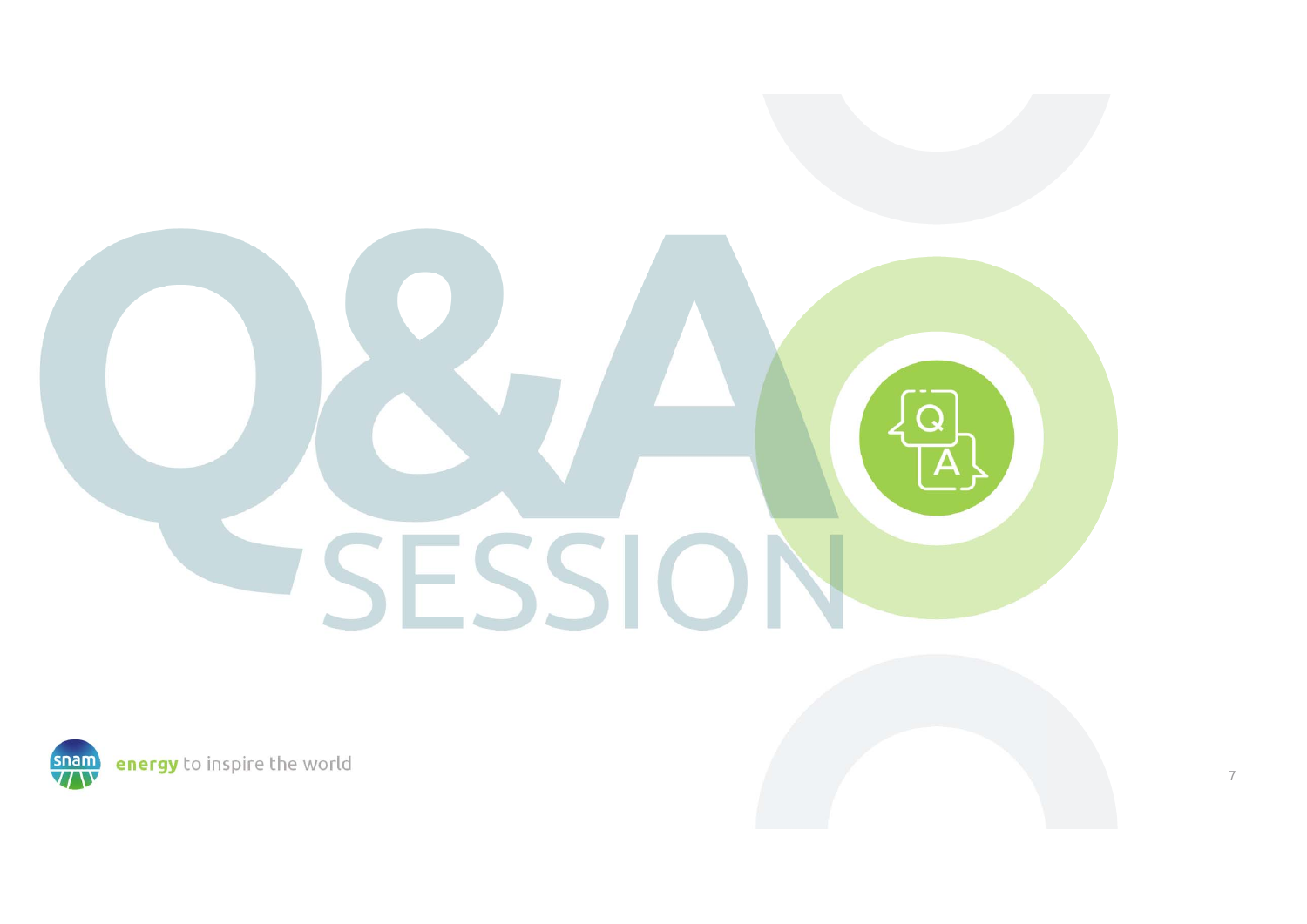# Back up



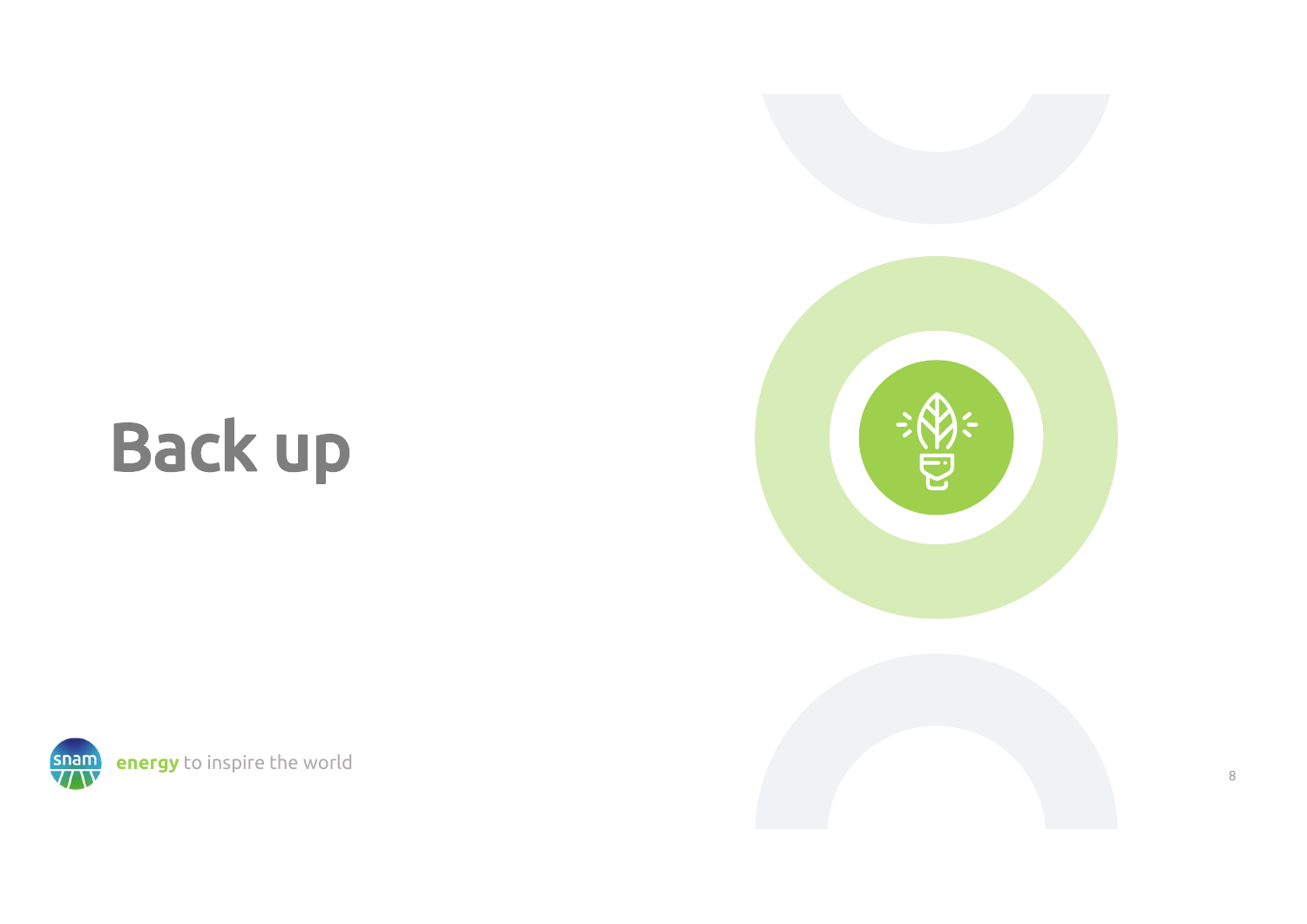### Income Statement

| €mn                            | 2020 1Q | 2021 1Q | Change | Change %  |
|--------------------------------|---------|---------|--------|-----------|
| Revenues                       | 679     | 717     | 38     | 5.6%      |
| Operating expenses             | (124)   | (158)   | (34)   | 27.4%     |
| <b>EBITDA</b>                  | 555     | 559     | 4      | 0.7%      |
| Depreciation & amortisation    | (187)   | (200)   | (13)   | 7.0%      |
| <b>EBIT</b>                    | 368     | 359     | (9)    | (2.4%)    |
| Net interest income (expenses) | (35)    | (25)    | 10     | (28.6%)   |
| Net income from associates     | 52      | 69      | 17     | 32.7%     |
| <b>EBT</b>                     | 385     | 403     | 18     | 4.7%      |
| Income taxes                   | (96)    | (90)    | 6      | $(6.3\%)$ |
| <b>NET PROFIT</b>              | 289     | 313     | 24     | 8.3%      |
|                                |         |         |        |           |
| <b>EBITDA REPORTED</b>         | 567     | 559     | (8)    | (1.4% )   |
| <b>EBIT REPORTED</b>           | 380     | 359     | (21)   | (5.5%)    |
| <b>NET PROFIT REPORTED</b>     | 298     | 313     | 15     | 5.0%      |

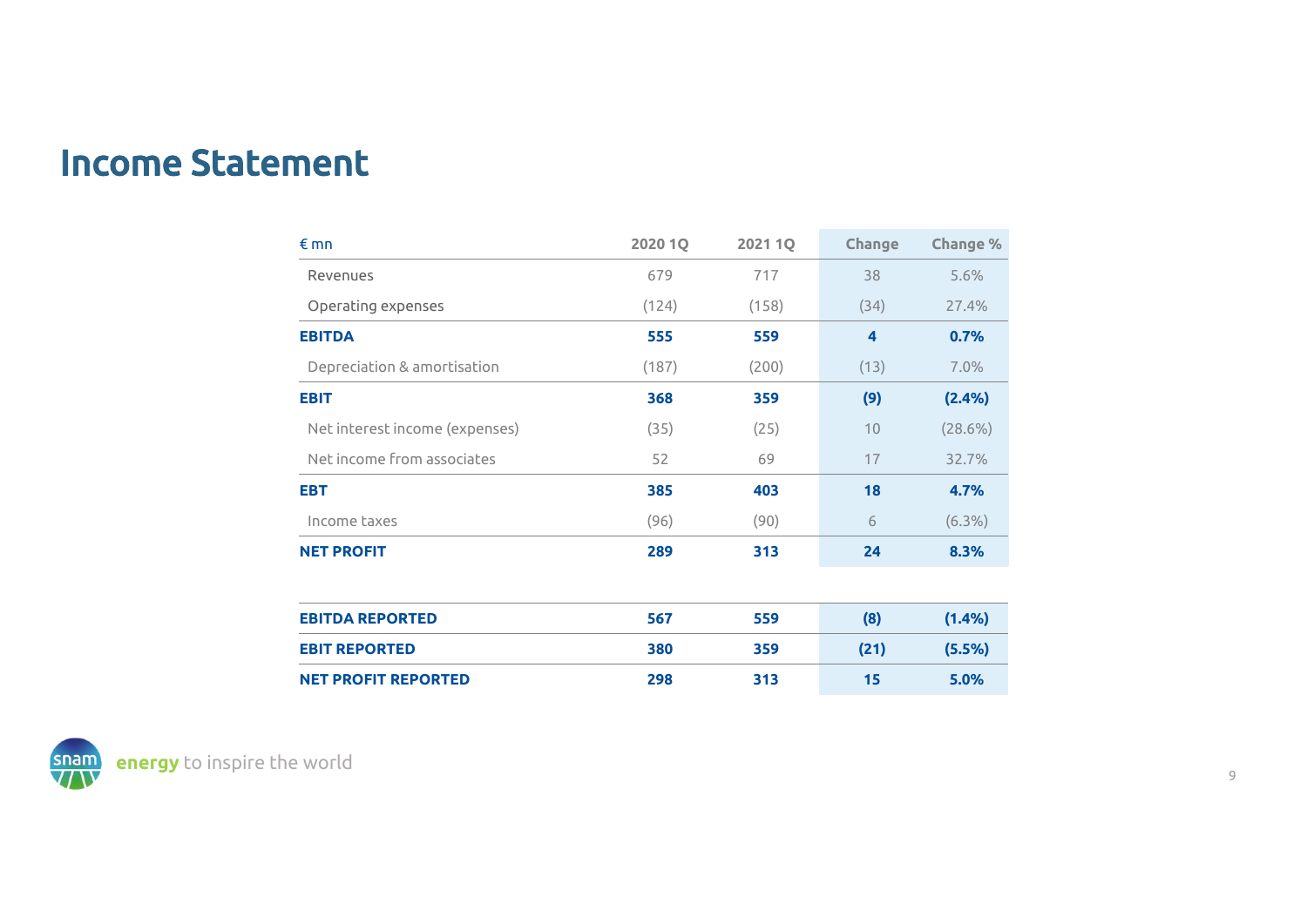#### Revenues

| $\n  mn\n$                          | <b>2020 1Q</b> | <b>2021 1Q</b> | Change                   | Change %                 |
|-------------------------------------|----------------|----------------|--------------------------|--------------------------|
| <b>Regulated revenues</b>           | 644            | 647            | 3                        | 0.5%                     |
| Transport                           | 515            | 521            | 6                        | 1.2%                     |
| Storage                             | 124            | 121            | (3)                      | $(2.4\%)$                |
| <b>LNG</b>                          | 5              | 5              | $\overline{\phantom{m}}$ | $\overline{\phantom{m}}$ |
| Non regulated revenues              | 5              | 6              | 1                        | 20.0%                    |
| <b>Total core business revenues</b> | 649            | 653            | $\overline{\mathbf{4}}$  | 0.6%                     |
| <b>New business revenues</b>        | 30             | 64             | 34                       | 113.3%                   |
| <b>TOTAL REVENUES</b>               | 679            | 717            | 38                       | 5.6%                     |

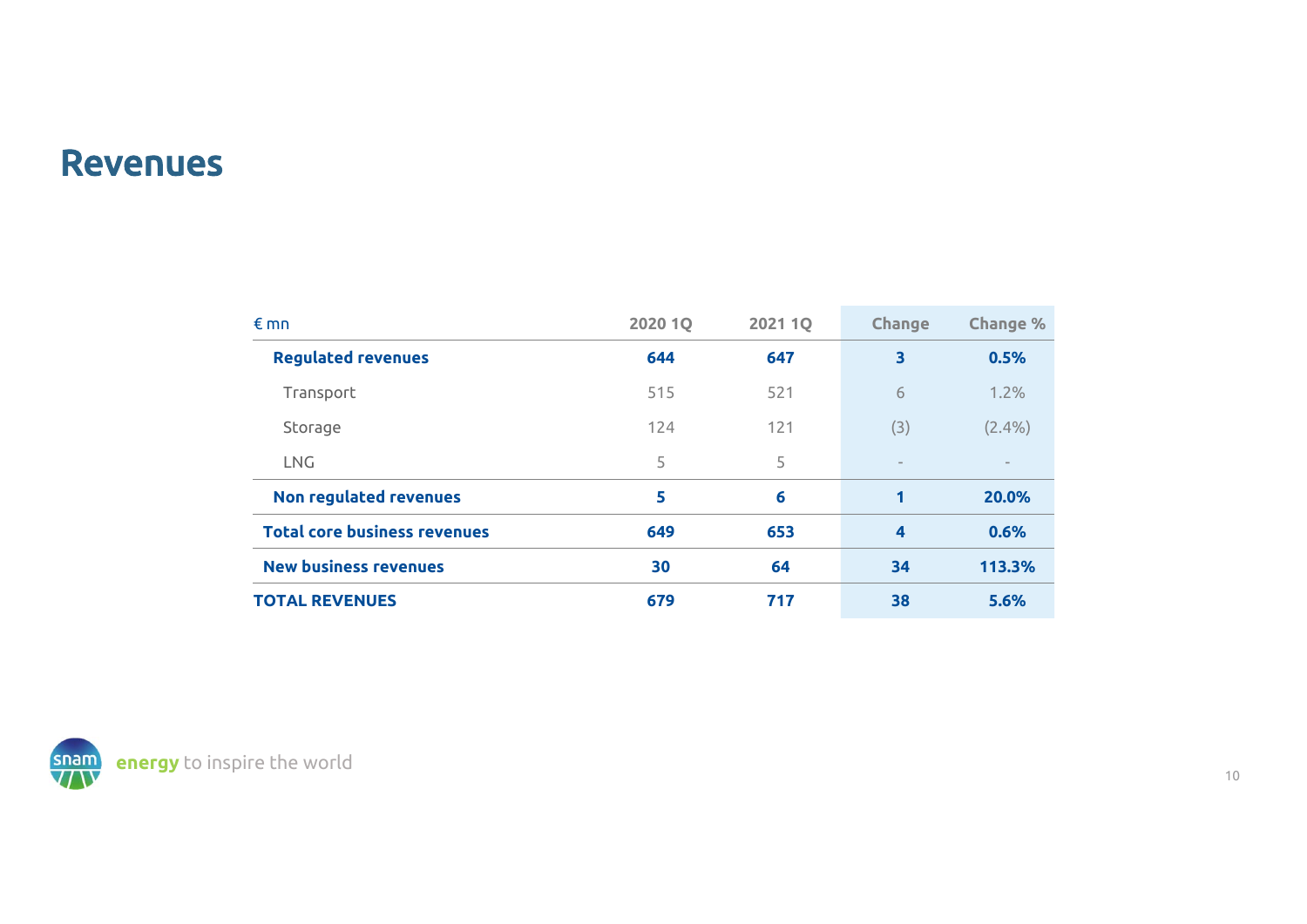# Operating Expenses

| $\lceil \epsilon \mod 1 \rceil$ | <b>2020 1Q</b> | <b>2021 1Q</b> | Change | Change %    |
|---------------------------------|----------------|----------------|--------|-------------|
| <b>Core business costs</b>      | 94             | 92             | (2)    | $(2.1\%)$   |
| Variable costs                  | 16             | 24             | 8      | 50.0%       |
| Fixed costs                     | 73             | 71             | (2)    | (2.7%)      |
| Other costs                     | 5              | (3)            | (8)    | $(160.0\%)$ |
| <b>New business costs</b>       | 30             | 66             | 36     | 120.0%      |
| <b>TOTAL COSTS</b>              | 124            | 158            | 34     | 27.4%       |

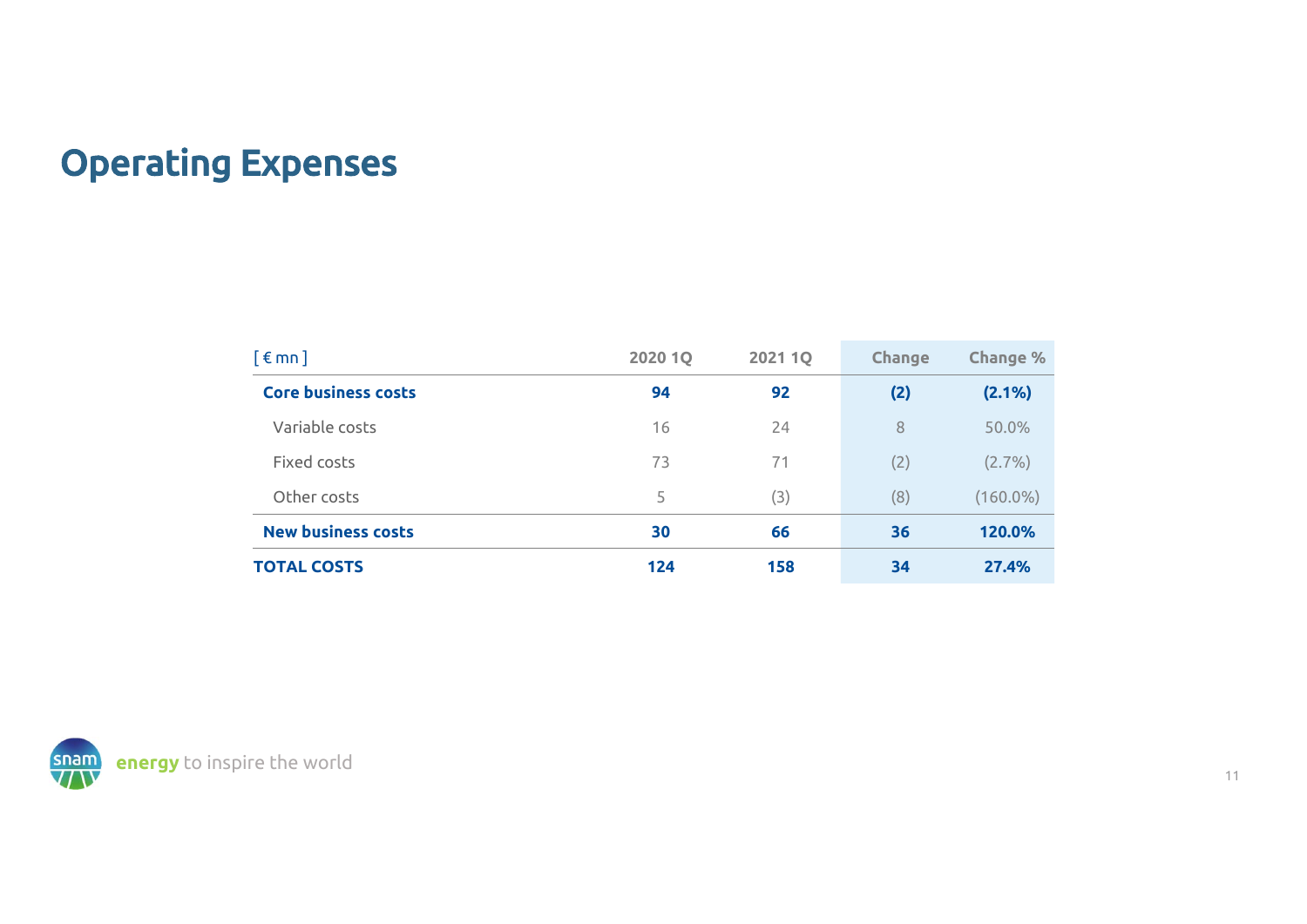## Balance Sheet

| $\lceil \epsilon$ mn $\rceil$                       | 2020     | <b>2021 1Q</b> | Change   | <b>Change %</b> |
|-----------------------------------------------------|----------|----------------|----------|-----------------|
| <b>Net invested capital</b>                         | 19,359   | 20,554         | (1, 195) | (5.8%)          |
| <b>Fixed capital</b>                                | 20,260   | 20,870         | (610)    | $(2.9\%)$       |
| Tangible fixed assets                               | 17,178   | 17,138         | 40       | 0.2%            |
| Intangible fixed assets                             | 1,125    | 1,131          | (6)      | $(0.5\%)$       |
| Equity-accounted and other investments              | 1,923    | 2,493          | (570)    | $(22.9\%)$      |
| Financial receivables held for operating activities | 421      | 411            | 10       | 2.4%            |
| Net payables for investments                        | (387)    | (303)          | (84)     | 27.7%           |
| Net working capital                                 | (861)    | (277)          | (584)    | 210.8%          |
| Receivables                                         | 1,930    | 2,128          | (198)    | $(9.3\%)$       |
| Liabilities                                         | (2, 791) | (2,405)        | (386)    | 16.0%           |
| Provisions for employee benefits                    | (40)     | (39)           | (1)      | 2.6%            |
| <b>Net financial debt</b>                           | 12,887   | 13,709         | (822)    | $(6.0\%)$       |
| <b>Shareholders' equity</b>                         | 6,472    | 6,845          | (373)    | (5.4%)          |